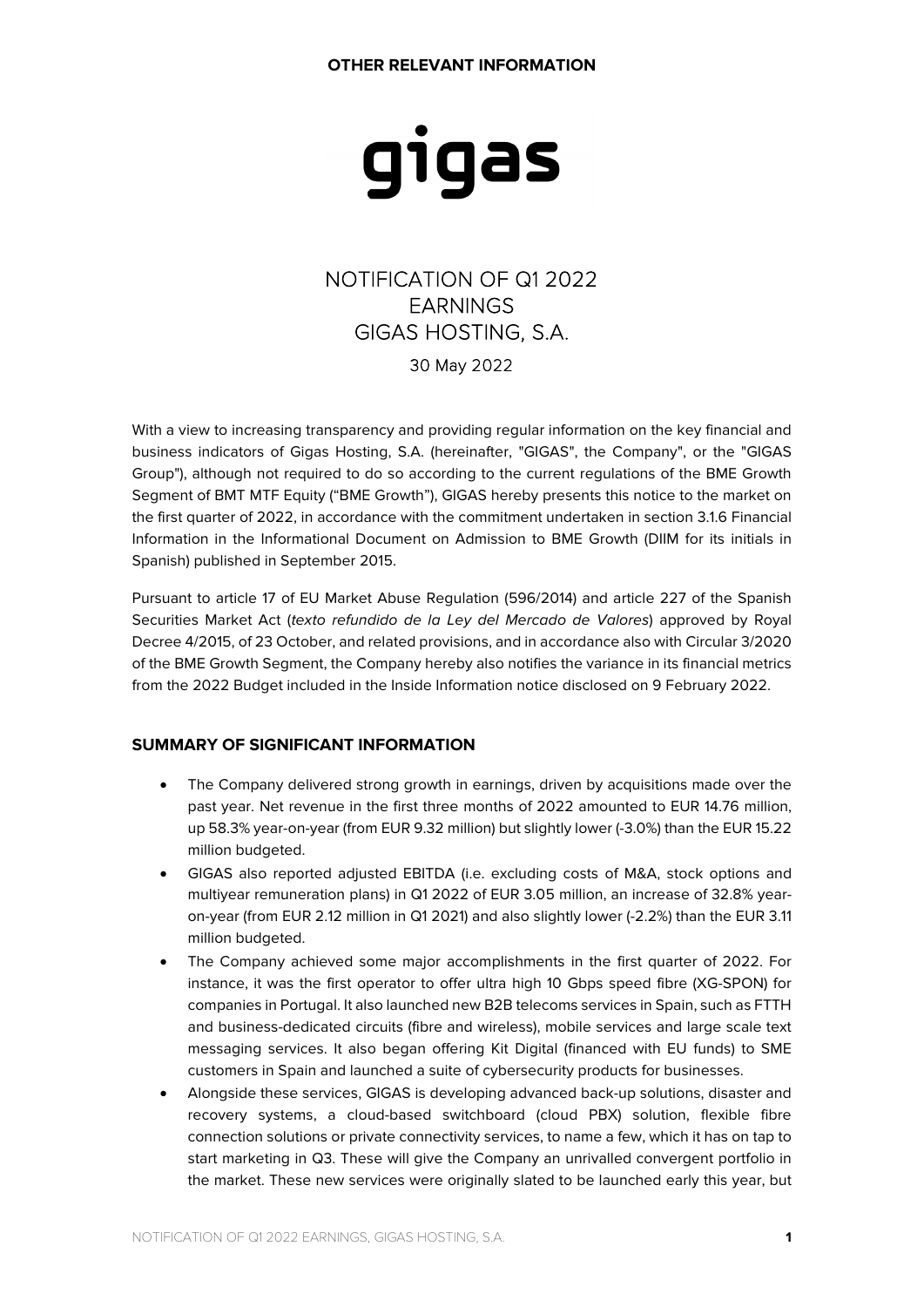unfortunately this had to be pushed back a few months, which will impact revenue generation this year.

• Meanwhile, the Company is in the process of adjusting the customer portfolios acquired in 2021. This could lead to a downward revision in the final price to be paid, but is undermining revenue this year and is the main reason the Company came up slightly short of budget for revenue in 2022.

### **CONSOLIDATED INCOME STATEMENT**

For the three months ended 31 March 2022.

# **GIGAS GROUP**

| <b>CONSOLIDATED INCOME STATEMENT</b>   | <b>ACTUAL</b> |  |  |
|----------------------------------------|---------------|--|--|
| <b>Figures in Euros</b>                | Q1 22         |  |  |
| <b>Net revenue</b>                     | 14,760,883    |  |  |
| Cloud, IT and cybersecurity services   | 4,557,357     |  |  |
| <b>Telecommunication services</b>      | 10,193,473    |  |  |
| Non-recurring income, grants and other | 10,052        |  |  |
| <b>Cost of sales</b>                   | (6,361,912)   |  |  |
| <b>Product direct costs</b>            | (5,876,941)   |  |  |
| Technical and operating costs          | (484, 971)    |  |  |
| <b>Gross margin</b>                    | 8,398,970     |  |  |
| Gross margin, %                        | 56.9%         |  |  |
|                                        |               |  |  |
| <b>Personnel expenses</b>              | (2,766,854)   |  |  |
| <b>Salaries and Social Security</b>    | (3,322,545)   |  |  |
| Capitalised R&D                        | 555,692       |  |  |
| <b>Corporate costs</b>                 | (2,586,711)   |  |  |
| Customer operations and marketing      | (788, 601)    |  |  |
| Network, operations and IT             | (920, 935)    |  |  |
| Other corporate costs                  | (877, 176)    |  |  |
| Other income/(expenses)                |               |  |  |
| <b>Adjusted EBITDA</b> *               | 3,045,405     |  |  |
| <b>Adjusted EBITDA, %</b>              | 20.6%         |  |  |

**NOTE\***: Adjusted EBITDA excludes M&A costs and multiyear remuneration plans (e.g. stock options)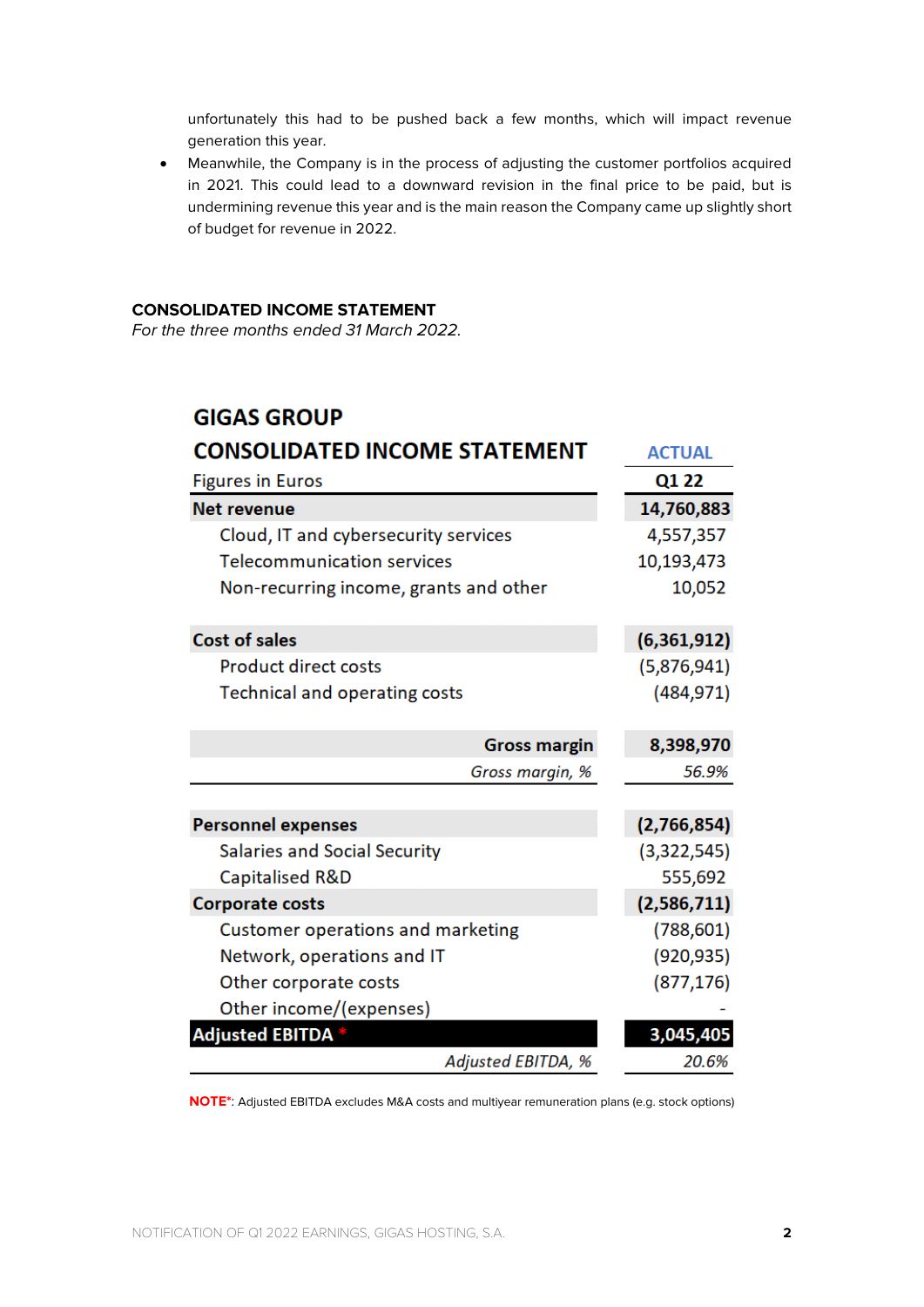#### **DETAILED FINANCIAL DISCLOSURES AND BUDGET VARIANCE**

- Net revenue totalled EUR 14.76 million in the first three months of 2022, underpinned by the solid performance of cloud revenue and the consolidation for the entire period of revenue from the acquisitions made in the last year.
- This figure is 58.3% higher than in Q1 2021 (EUR 9.32 million), but slightly lower (-3.0%) than budgeted (EUR 15.22 million). Telecommunications revenue (from ONI, the B2B customer portfolio acquired from Más Móvil and Onmóvil, the MVNO acquired in September 2021) accounted for 69.1% of the total and cloud revenue (mostly from GIGAS and, to a lesser extent, ONI, the customer portfolio acquired from MasMovil and the customer portfolio acquired from Valoradata) for the remaining 30.9%.

## **CONSOLIDATED INCOME STATEMENT VS. 2021 AND BUDGET**

| <b>GIGAS GROUP</b>                                              |                          |                        |                         |                     |                              |
|-----------------------------------------------------------------|--------------------------|------------------------|-------------------------|---------------------|------------------------------|
| <b>CONSOLIDATED INCOME STATEMENT</b><br>Figures in euros        | <b>ACTUAL</b>            | <b>ACTUAL</b><br>% Var | <b>ACTUAL</b><br>Q1 21  | <b>BUDGET 2022</b>  |                              |
|                                                                 | Q1 22                    |                        |                         | % Var               | Q1 22B                       |
| <b>Net revenue</b>                                              | 14,760,883               | 58.3%                  | 9,323,108               | $-3.0%$             | 15,219,384                   |
| Cloud, IT & Cybersecurity Services                              | 4,557,357                | 29.4%                  | 3,523,012               | 2.6%                | 4,440,047                    |
| <b>Telecommunications Services</b>                              | 10,193,473               | 76.1%                  | 5,789,479               | $-5.4%$             | 10,779,337                   |
| Non-recurring income, grants and other                          | 10,052                   | $-5.3%$                | 10,618                  |                     |                              |
| <b>Cost of sales</b>                                            | (6,361,912)              | 71.0%                  | (3,721,243)             | $-1.3%$             | (6,443,628)                  |
| <b>Direct product costs</b>                                     | (5,876,941)              | 78.0%                  | (3,301,024)             | $-0.5%$             | (5,906,253)                  |
| Operations and technical costs                                  | (484, 971)               | 15.4%                  | (420, 219)              | $-9.8%$             | (537, 375)                   |
| <b>Gross margin</b>                                             | 8,398,970                | 49.9%                  | 5,601,865               | $-4.3%$             | 8,775,756                    |
| Gross margin, %                                                 | 56.9%                    |                        | 60.1%                   | $-1.3%$             | 57.7%                        |
|                                                                 |                          |                        |                         |                     |                              |
| <b>Personnel expenses</b>                                       | (2,766,854)              | 41.0%                  | (1,961,782)             | 0.9%                | (2,742,630)                  |
| Salaries and Social Security                                    | (3,322,545)              | 47.8%                  | (2, 248, 699)           | 0.5%                | (3,306,910)                  |
| <b>Capitalised R&amp;D</b><br><b>Corporate Costs</b>            | 555,692<br>(2,586,711)   | 93.7%<br>69.9%         | 286,917<br>(1,522,282)  | $-1.5%$<br>$-11.4%$ | 564,280<br>(2,919,685)       |
|                                                                 |                          | 177.3%                 |                         | $-27.5%$            |                              |
| Customer operations and marketing<br>Network, operations and IT | (788, 601)<br>(920, 935) | 45.7%                  | (284, 425)<br>(631,897) | $-19.1%$            | (1,088,249)<br>(1, 138, 301) |
| Other corporate costs                                           | (877, 176)               | 44.8%                  | (605,960)               | 26.6%               | (693, 135)                   |
| <b>Adjusted EBITDA</b>                                          | 3,045,405                | 43.8%                  | 2,117,802               | $-2.2%$             | 3,113,442                    |
| <b>Adjusted EBITDA %</b>                                        | 20.6%                    |                        | 22.7%                   |                     | 20.5%                        |
| <b>MAINTENANCE CAPEX (**)</b>                                   | 1,271,845                | 148.5%                 | 511,906                 | $-8.6%$             | 1,391,126                    |
| % of revenue                                                    | 8.6%                     |                        | 5.5%                    |                     | 9.1%                         |
| <b>EBITDA - MAINTENANCE CAPEX</b>                               | 1,773,560                | 10.4%                  | 1,605,895               | 3.0%                | 1,722,315                    |
| % of revenue                                                    | 12.0%                    |                        | 17.2%                   |                     | 11.3%                        |

#### **NB**:

**\***Adjusted EBITDA excludes costs of multiyear remuneration plans and M&A, and other extraordinaries.

\*\*CAPEX: Reported CAPEX relates to maintenance CAPEX, which includes investments for maintenance of the platforms' current capacity, maintenance of the fibre network, software updates, the replacement of equipment, etc. This CAPEX does not include investment related to growth and, therefore, the CAPEX required to maintain the current business.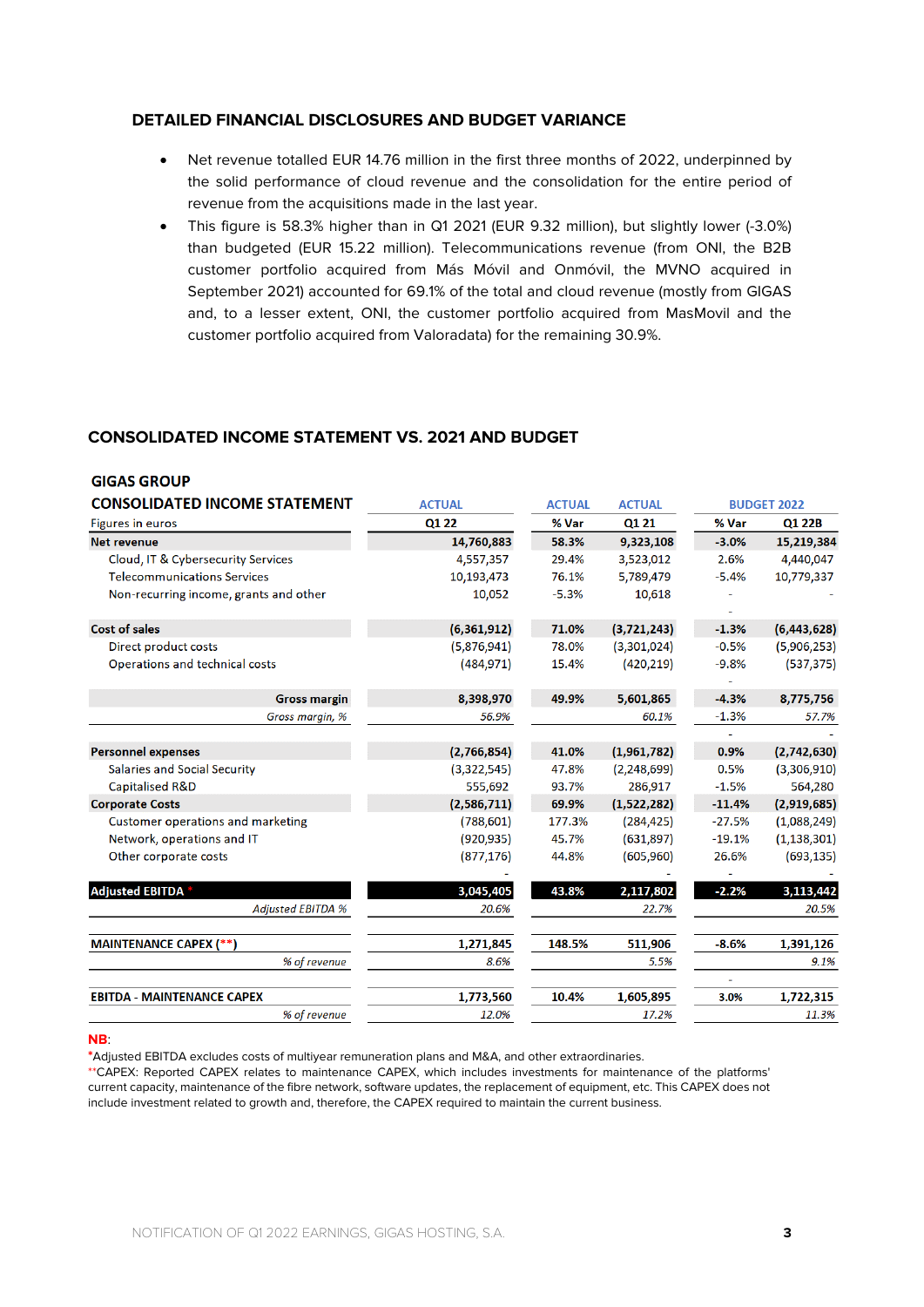- Gross margin for Q1 2022 totalled EUR 8.40 million, well above the EUR 5.60 million of the same period of 2021, with relative growth of 49.9%. This amounted to 56.9% of revenue, a touch below last year's 60.1% due to the consolidation of Onmóvil, which commands a thinner gross margin. This effect was nevertheless envisaged in the Company's budget for this year, which calls for a gross margin of 57.7%, just above the level achieved in Q1.
- Personnel and related expenses rose sharply, to EUR 3.32 million, owing to the addition of staff from the newly acquired companies, the reinforcement of the management teams and new hires to run the business. This was virtually in line with the budget. Costs of multiyear remuneration plans, which amounted to EUR 157 thousand in the period, are not included in that figure.
- Corporate costs totalled EUR 2.59 million in the first three months of 2022, up 69.9% from the year-earlier figure. This was mostly the result of acquisitions, especially of Onmóvil in the last four months of 2021, which accounted for a large share of customer operations and marketing costs because of sales through regional operators. However, other corporate costs were less than budgeted (-11.4%) because of the lower costs incurred during the period.
- Adjusted EBITDA through March totalled EUR 3.05 million, up 43.8% on the year-earlier figure (EUR 2.12 million) but slightly under the budget (-2.2%) of EUR 3.11 million. Adjusted EBITDA excludes M&A and other extraordinary costs (EUR 95 thousand in Q1) and costs of multiyear incentive programmes of EUR 157 thousand in the quarter, although they do not imply any cash outflow.
- The Q1 2022 adjusted EBITDA/revenue ratio was 20.6%, below the 22.7% of Q1 2021 due to the inclusion of acquirees with lower EBITDA margins, but slightly above the budgeted EBITDA margin (20.5%).
- CAPEX related to the Company's growth through March totalled EUR 1.37 million, in line with the budget for the year, representing 9.3% of revenue compared to the 9.1% budgeted. Investment was earmarked primarily to acquire equipment for customer installations, the deployment of the ultra high speed GPON fibre network in Portugal, and investments in voice and data platforms in Spain. Total CAPEX incurred in the period (growth + maintenance) was EUR 2.64 million.
- Gross debt, excluding the EUR 2.5 million of convertible bonds subscribed by Inveready (see Price Sensitive Information disclosed on 26 April 2018), which are expected to be converted at maturity, ended March 2022 at EUR 30.04 million, excluding the long-term telecom infrastructure leases (IRUs), broadly in line with the gross debt figure at 31 December 2021. Stripping out the Company's cash at 31 March 2022, net financial debt stood at EUR 18.71 million; i.e. 1.4x EBITDA of the last 12 months. With a net financial debt/EBITDA ratio at this level plus EUR 11.33 million of cash and nearly EUR 10 million of available undrawn credit facilities, the Company enjoys a comfortable financial position and has plenty of room to increase leverage in future acquisitions.

The Q1 2022 figures presented showcase the enormous change in consolidation scope and the Company's growth in size from the acquisitions carried out over the past year, which have made GIGAS into a group providing converged telco/cloud/cybersecurity services to more than 6,000 business customers.

The Company is putting the final touches on the integration and consolidation of the four companies acquired last year, while at the same time it is gearing efforts towards launching new, cutting-edge services to make GIGAS a one-of-a-kind convergent operator and a benchmark